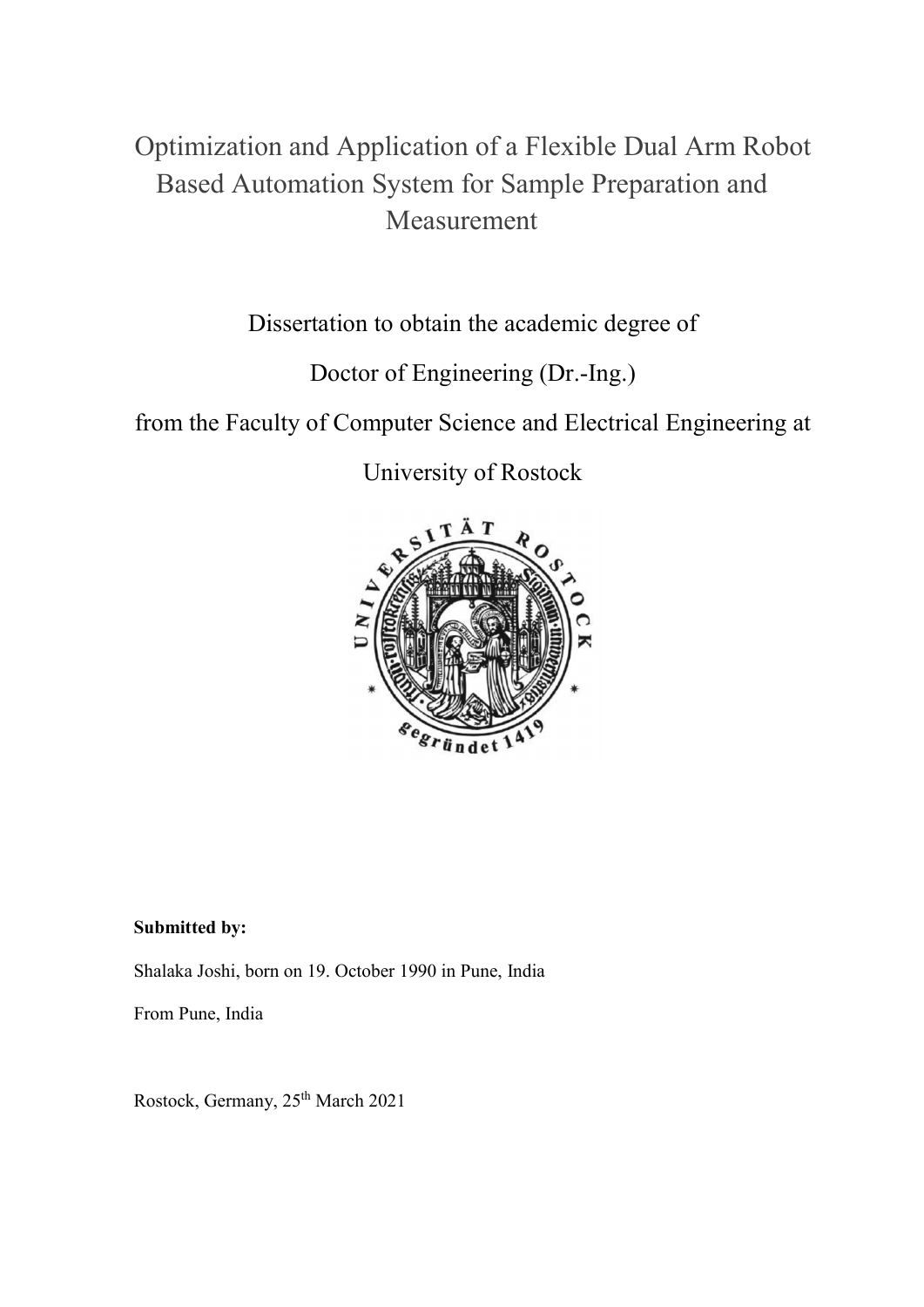### Abstract

Robots play a significant role in the automation of life science processes. The high number of degrees of freedom allow the robots to perform tasks analogously to human operators. Every added degree of freedom imparts more mobility to the arm. The two robot arms can be operated in different modes. In the synchronous mode, both the arms can be used jointly in handling of an individual object. In addition, direct transfer of objects from one arm to another is possible without having to set the object down. The two robot arms can also be controlled independently to carry out two different tasks simultaneously. Thus the programmer can design and plan the various tasks such that multiple tasks can be done simultaneously resulting in a shorter process cycle. This dissertation describes the optimization of the implementation of the Yaskawa SDA10F dual-arm robot to carry out routine sample preparation tasks in a life science laboratory. A large number of movements are required to carry out the individual tasks. The initial version of the control software is characterized by a large number of restrictions. However, the movements can only be applied in a certain order without editing and cannot be used for new applications. The motions created were programmed for certain labware and could access limited positions on the workspace, which limited the output capacity. Standard laboratory equipment often varies slightly in terms of size and weight and might require dissimilar handling tactics. Hence, multiple identical motions were created for different types of labware which created an extensive database. The robot started the motions from a starting position and went back to the starting position after each task. Moreover, the system could only be operated to prepare one batch of samples each time.

In order to overcome the previous limitations the control concept has been changed. The robotic motions were re-planned such that they can be used with any type of labware such as microtiter plates, reservoirs, vials etc. New motions and positions were defined and implemented to achieve optimal use of the work area for storing labware and to enable the robot to access a larger number of positions on the workbench. This way, new applications can be integrated with the system without the need for additional motion programming making the system flexible. The structure of the robot motion programs has been changed such that a single program can be used for various labware with different requirements making the database manageable and reducing the number of total motions by half. The structure of the initial robot interface program (R-Interface) is also changed so that various tasks of an application are carried out consecutively without the need for the robot to always return to its starting position between tasks. The decision whether or not to continue to the next task is made with the help of an algorithm and is based on the robot posture at the end of each task. The various tasks are independent of each other such that change, addition or elimination of a task from the interface program does not affect the overall system. Such a system can be expanded in the future.

In addition to optimizing the control software, changes were also introduced in the implementation of the task planning and scheduling SAMI Ex software. The initial system required the various tasks to be created as independent files which had to be queued in the correct sequence by the programmer to create a process flow. Such individual files made it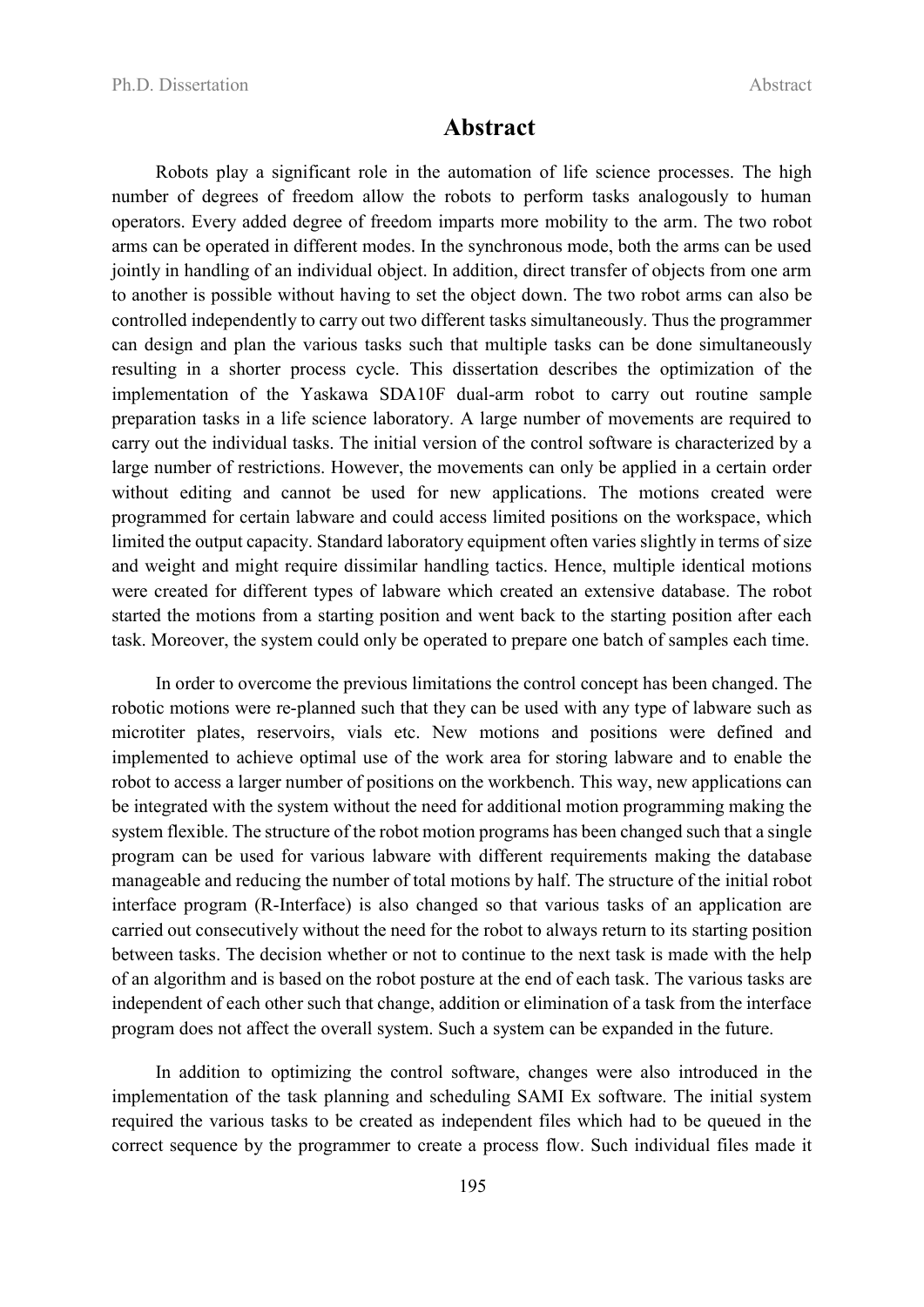#### Ph.D Dissertation

cumbersome to edit the process. The changed implementation of the SAMI Ex involves creating a single process flow file holding details to all the tasks. This way, the entire system can be seen by the user and edited readily. Within the labware required for the process, groups of labware are defined as 'families'. The sample preparation process can be carried out continuously using just one process flow for as many times as the number of families.

The main result of the work is a time saving processing of the processes. The optimized motions and improved robot interface program (R-Interface 2.0) has been implemented to perform two sample preparation processes. The motions and system improvements were validated by preparing samples for determining the chiral enantiomers in a solution and preparing samples to measure the cholesterol content in biliary incrustations. The processing times were seen to be reduced by 30% in comparison to the initial system design. The processes can now run multiple times continuously to process multiple batches of samples without human intervention without interruption. Both the sample preparation applications were tested for creating four continuous batches with twelve samples each. Labware and reagents may have to be refilled manually at times. The number of sample that can be prepared in bulk is constrained by the amount of labware that can be stored in the robot environment at a time. The new system has thus increased the throughput of the laboratory. The system relieves trained laboratory technicians from the monotonous and stressful job of preparing the samples manually. They can thus direct their efforts towards developing new methods processes.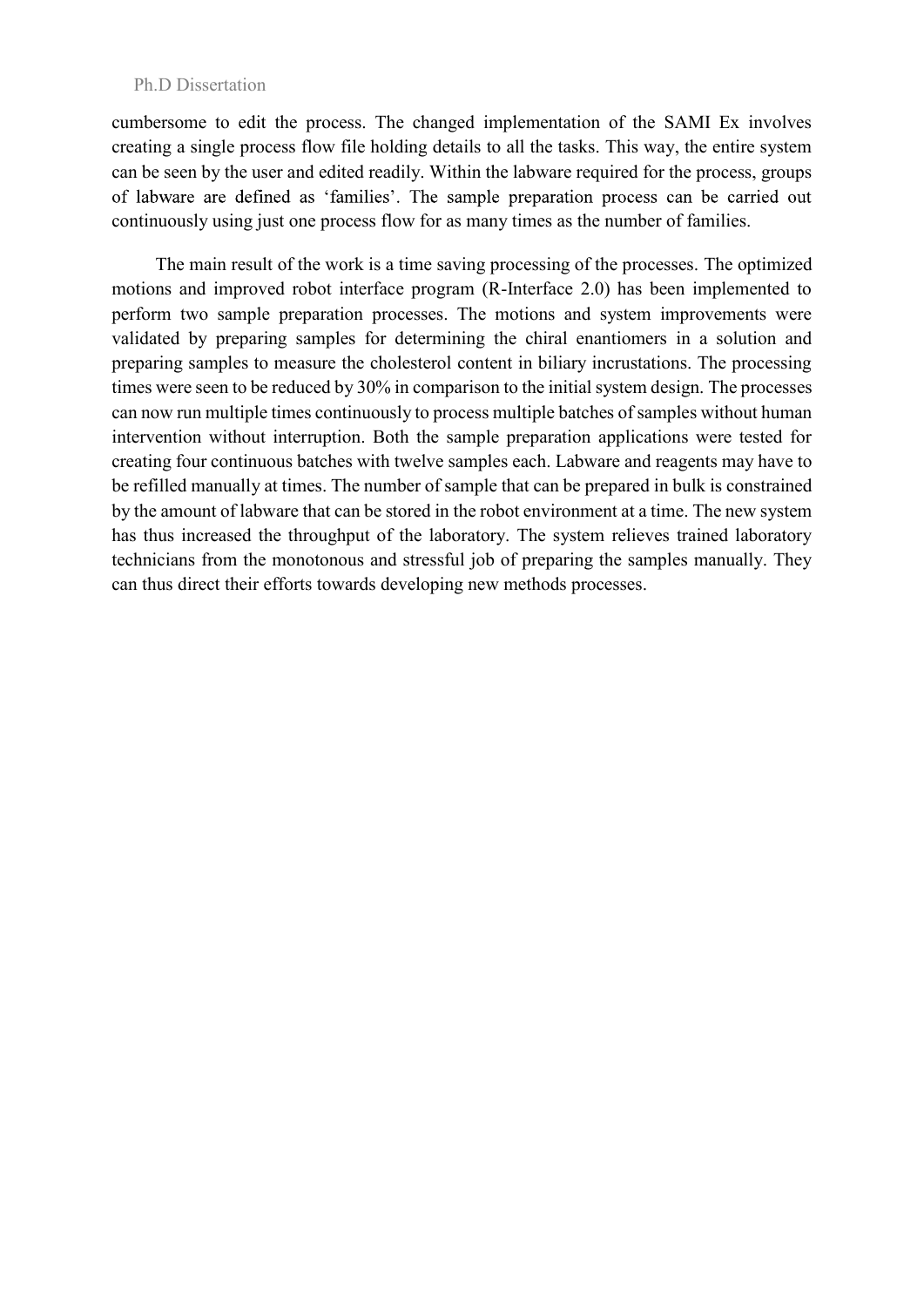## Zusammenfassung

Roboter spielen eine wichtige Rolle bei der Automatisierung von Life-Science-Prozessen. Doppelarmroboter verfügen aufgrund der hohen Zahl an Freiheitsgraden über die Möglichkeit der Ausführung von Aufgaben analog zum menschlichen Operator. Jeder zusätzliche Freiheitsgrad verleiht dem Roboterarm dabei mehr Beweglichkeit. Die beiden Roboterarme können in unterschiedlichen Modi betrieben werden. Im synchronen Modus übernehmen sie die gemeinsame Handhabung eines einzelnen Objekts, wobei auch die direkte Übergabe von Objekten von einem Arm auf den anderen ohne ein zwischenzeitliches Absetzen möglich ist. Darüber hinaus besteht die Möglichkeit, beide Arme unabhängig voneinander anzusteuern, um zwei verschiedene Aufgaben gleichzeitig auszuführen. Auf diese Weise kann der Programmierer die verschiedenen Aufgaben so entwerfen und planen, dass mehrere Aufgaben gleichzeitig ausgeführt werden, was zu einem kürzeren Prozesszyklus führt.

Die vorliegende Arbeit beschreibt die Optimierung der Implementierung eines Yaskawa-Doppelarmroboters SDA-10F zur Durchführung routinemäßiger Probenvorbereitungsaufgaben in einem Life-Science-Labor. Für die Durchführung der einzelnen Aufgaben durch den Roboter ist eine Vielzahl an Bewegungen erforderlich. Die Basisvariante der Steuersoftware ist durch eine Vielzahl von Restriktionen gekennzeichnet. Die Bewegungen können jedoch nur in einer bestimmten Reihenfolge angewendet ohne größere Bearbeitung nicht für neue Anwendungen verwendet werden. Die erstellten Bewegungen sind für bestimmte Labware programmiert und können nur auf begrenzte Positionen im Arbeitsbereich zugreifen, wodurch die Ausgabekapazität begrenzt wurde. Standard-Laborgeräte unterscheiden sich häufig geringfügig in Größe und Gewicht und erfordern möglicherweise unterschiedliche Handhabungstaktiken. Daher wurden mehrere identische Bewegungen für verschiedene Arten von Labware erstellt, woraus eine umfangreiche Datenbank resultiert. Der Roboter startet die Bewegungen jeweils von einer Ausgangsposition aus und kehrt nach jeder Aufgabe in die Ausgangsposition zurück. Darüber hinaus konnte das System nur zur Vorbereitung einer Charge von Proben jedes Mal betrieben werden.

Um die vorherigen Einschränkungen zu überwinden, wurde das Konzept der Steuerung verändert. Die Roboterbewegungen wurden so neu geplant, dass sie mit jeglicher Art von Labware wie Mikrotiterplatten, Reservoirs, Vials usw. verwendet werden können. Zusätzlich wurden neue Bewegungen und Positionen definiert und realisiert, um eine optimale Nutzung des Arbeitsbereichs für die Aufbewahrung von Labware zu erreichen und die Zugriffsmöglichkeiten des Roboters auf eine höhere Anzahl an Positionen auf der Werkbank zu ermöglichen. Auf diese Weise können neue Anwendungen in das System integriert werden, ohne dass eine zusätzliche Bewegungsprogrammierung erforderlich ist, wodurch das System flexibel wird. Die Struktur der Roboterbewegungsprogramme wurde so geändert, dass ein einziges Programm für verschiedene Labware mit unterschiedlichen Anforderungen verwendet werden kann, wodurch die Datenbank verwaltbar wird. Die Struktur des Schnittstellenprogramms wird ebenfalls so geändert, dass verschiedene Aufgaben einer Anwendung nacheinander ausgeführt werden, ohne dass der Roboter zwischen den Aufgaben immer zu seiner Ausgangsposition zurückkehren muss. Die Entscheidung, mit der nächsten Aufgabe fortzufahren oder nicht, wird mithilfe eines Algorithmus getroffen und basiert auf der